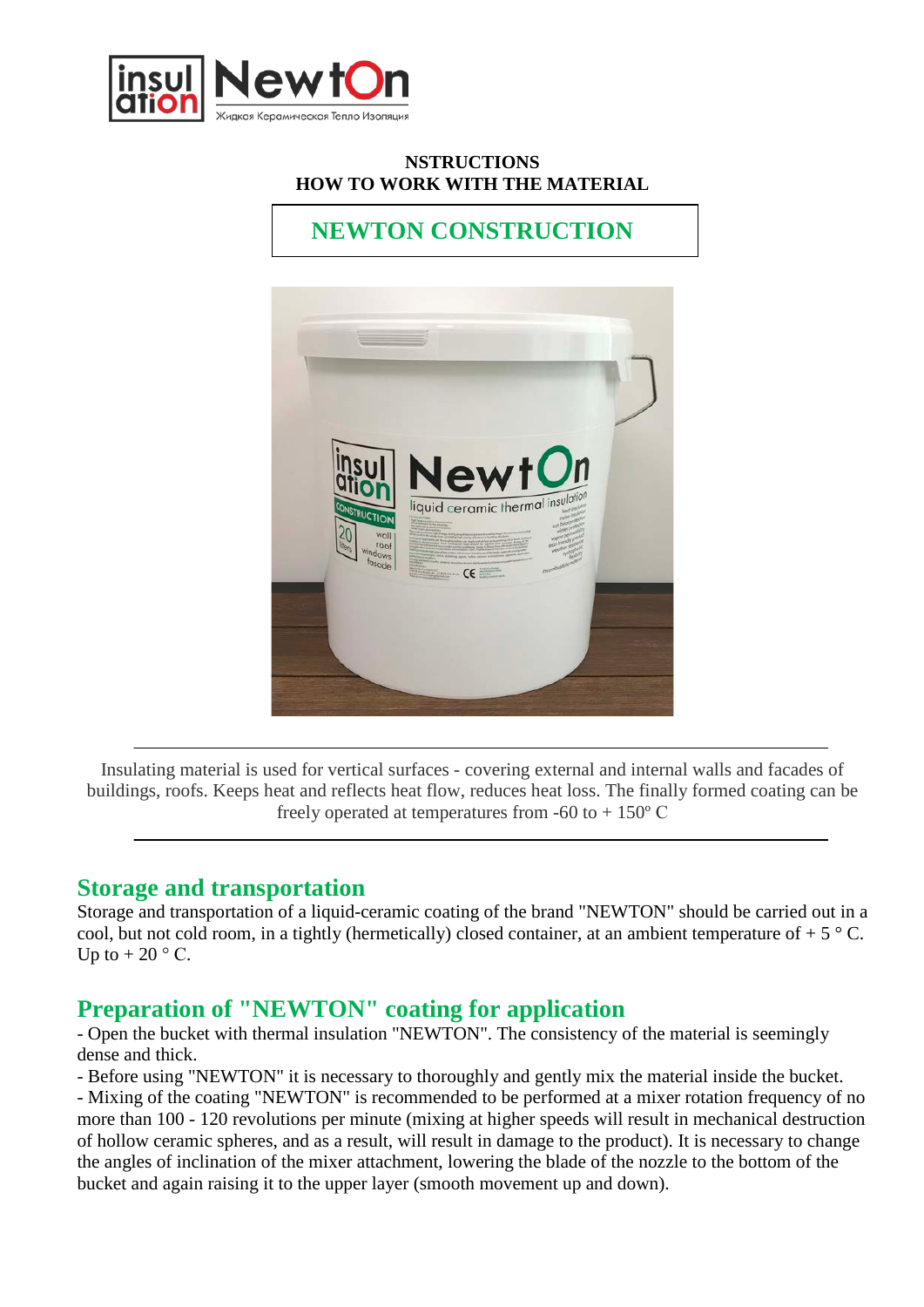

#### **Mixing methods:**

a) Mixing is performed manually by means of a stick or other available means and instruments for 2-3 minutes. It is necessary to mix the lower and upper layers of the material between them. In particular, the movements from the bottom up.

b) Mixing is performed using a nozzle on a drill, perforator or a handheld construction mixer at a rotational speed not exceeding 100-120 revolutions / min.

Continuing the vertical movement of the blade, you should perform circular movements along the inner radius of the bucket.

The product should be mixed to obtain a thick homogeneous mass.

If the entire volume of the product will not be used immediately: after mixing, distribute the required amount of "NEWTON" insulation into a clean container that you use for work. The remaining material in the bucket - close the lid to prevent drying and evaporation of moisture.

**Caution: It is not recommended to dilute the material "Newton" with water to prevent undesirable changes in the product. However, in case of thickening of the coating, formation of lumps and dense crust on the surface (due to improper or long shelf life), it is necessary to add water in small portions of 50-120 ml per 20 liters of the product, with thorough mixing, bringing it to a dense dense homogeneous mass***.*

### **Surface preparation**

Surface temperature should be in the range of  $+5$  to  $+ 150$  ° C

- **Brick surface.** To ensure good adhesion of the coating, the brick surface should be cleaned of dust, efflorescence and "old" fragile paint with a spatula and a hard wire brush, as well as a highpressure washing apparatus, and then the surface should be treated with an antiseptic (biocide) of the appropriate brand .
- **Plaster surfaces.** For best results, before painting fresh plaster, apply a layer of deep penetration acrylic primer, which is primarily important for soft, easily crumbling plastered surfaces. On the "old" plaster, if necessary, use a colorless acrylic primer to fill the pores and voids. Coverage "NEWTON" on a smooth surface is significantly reduced, and the applied layer will have a more even color. Sometimes in a hot dry climate, before applying a coating on a plastered surface without a primer, it is necessary to wet it with water, which will prevent excessively fast drying of the coating Newton.
- **Coated Surfaces.** Before coating NEWTON on coated surfaces, it is necessary to wash them off with ammonia or soda solution (Composition: 1 liter of 25% ammonia per 10 liters of water). Then you need to apply a colorless acrylic primer and the surface is ready for painting.
- **Concrete surfaces.** The surface should be cleaned of dust and dirt particles (with a brush), mold (bleach and water solution 1: 3), oil (copper sulfate solution).
- **Wooden surfaces.** Wood is prone to hygroscopicity, flammability and biodegradation. Therefore, as a primer, it is necessary to apply a primer with additives of flame retardants and / or biocides.

## **Application of the coating NEWTON**

The covering of NEWTON is applied on a surface in several ways:

• **Paint brush application.**

Before the first coating of NEWTON, the brush should be wetted with water and shaken off from excess water. With further work, the brush is wetted upon drying. It is recommended to wet the